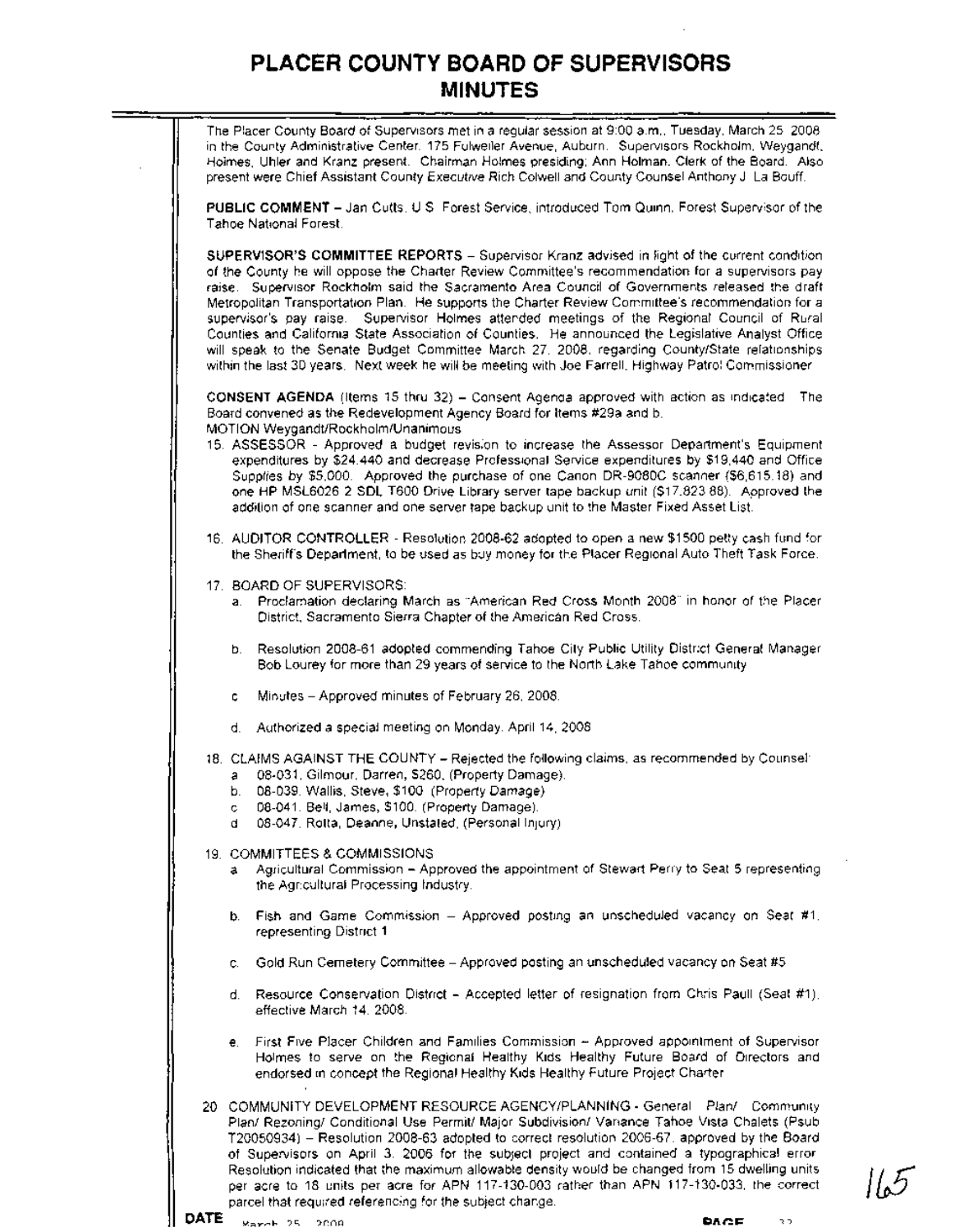|  | 21. COUNTY EXECUTIVE<br>Approved the North Lake Tahoe Resort Association's proposed expenditure of budgeted<br>a.<br>infrastructure funds in the amount of \$12,000 to prepare Phase One of a Business Plan to<br>establish the Squaw Valley Olympic Museum and Western Winter Sports Heritage Center                                                                                                                                                                                                                                                                                                                                                                                                                                                                                                                                      |
|--|--------------------------------------------------------------------------------------------------------------------------------------------------------------------------------------------------------------------------------------------------------------------------------------------------------------------------------------------------------------------------------------------------------------------------------------------------------------------------------------------------------------------------------------------------------------------------------------------------------------------------------------------------------------------------------------------------------------------------------------------------------------------------------------------------------------------------------------------|
|  | b. Approved a 5% merit increase for, Brian R. Wirtz, Deputy County Counsel II from Grade 447.<br>Step 3 to Grade 447 Step 4 at \$46.47 per hour, retroactive to January 5, 2008.                                                                                                                                                                                                                                                                                                                                                                                                                                                                                                                                                                                                                                                           |
|  | c. Approved a 5% merit increase for, Valerie L. Bayne. Administrative Services Manager from<br>Grade 452 Step 4 to Grade 452 Step 5 at \$51.28 per hour effective April 12, 2008.                                                                                                                                                                                                                                                                                                                                                                                                                                                                                                                                                                                                                                                          |
|  | d. Auditor/Personnel/Meal Allowances - Approved the Side Letters of Agreement with the Placer<br>Public Employee Organization (PPEO) and the Placer County Deputy Sheriffs' Association<br>(DSA) as amendments to their respective Memorandums of Understanding and delegated<br>signature authority to the Chairman of the Board. County Executive Officer and Director of<br>Personnel; ordinance introduced, first reading waived, approving amendments to uncodified<br>ordinances 5442-B, 5443-B, and 5444-B; and resolution 2008-64 adopted amending the<br>Administrative Regulations, all to implement revisions to the County's meal allowance policies.<br>and practices in order to bring the County into alignment with Internal Revenue Service (IRS).<br>regulations and IRS recommendations for tax and per diem practices. |
|  | 22. COUNTY EXECUTIVE/EMERGENCY SERVICES:<br>a. Approved a budget revision for a grant from the Sierra Nevada Conservancy in the amount of<br>\$49,500 for coordination, management and documentation of tons of woody biomass removal<br>within the Sierra Nevada region.                                                                                                                                                                                                                                                                                                                                                                                                                                                                                                                                                                  |
|  | Ь.<br>Placer Hills Fire Protection District - Resolution 2008-65 adopted approving the Placer Hills<br>Fire Protection District Fire Facilities Impact Fee Study and Capital Improvement Plan for<br>2008 which includes a fee increase based on a newly derived computation methodology.<br>Residential at \$.84 per square foot and non-residential \$.59 to \$1.21 per square foot.                                                                                                                                                                                                                                                                                                                                                                                                                                                     |
|  | 23 COUNTY EXECUTIVE/REDEVELOPMENT AGENCY - Resolution 2008-66 adopted making<br>findings in support of payment for improvements to public owned land (Health and Safety Code<br>Section 33445) for the DeWitt Center Roundabout landscaping project.                                                                                                                                                                                                                                                                                                                                                                                                                                                                                                                                                                                       |
|  | 24. FACILITY SERVICES/COUNTY SERVICE AREA 28. ZONE 55 (Livoti Sewer) - Approved revision.<br>to the Fiscal Year 07/08 Livoti Sewer Budget to cancel \$45,000 from General Reserves and credit<br>\$45,000 to the "Sacramento County Wastewater Treatment" account This transfer is necessary<br>to pay Sacramento County for FY 06/07 wastewater treatment costs that were madvertently left<br>unpaid.                                                                                                                                                                                                                                                                                                                                                                                                                                    |
|  | 25. HEALTH AND HUMAN SERVICES: I<br>a. Human Services - Authorized the Purchasing Manager to sign all necessary documents to use<br>an existing Master Lease Agreement with IBM Credit to lease eight Unisys servers in the<br>amount of \$148,950.20: approved the addition of eight Unisys servers to the Master Fixed<br>Asset List, for a total cost of \$141.164.95: and approved a budget revision for Human<br>Services in the amount of \$141.164.95 for the current fiscal year.                                                                                                                                                                                                                                                                                                                                                  |
|  | b. Human Services - Approved Amendment #1 to Contract CN005336 with the California State<br>Association of Counties, in the amount of \$27,518, to provide CaRWORKs Information Network<br>(CalWIN) staffing, for a revised FY2007-08 total amount of \$59.768, and authorized the<br>Director of Health and Human Services to sign the amendment.                                                                                                                                                                                                                                                                                                                                                                                                                                                                                         |
|  | 26 PROBATION - Resolution 2008-67 adopted authorizing the Chief Probation Officer to sign and<br>approve an annual contract in the amount of \$40.140 with the California Department of<br>Corrections and Rehabilitation (formerly CYA) for the purpose of providing comprehensive<br>diagnostic, therapeutic, and rehabilitative services to minors residing in California as specified in<br>Welfare and Institutions Code.                                                                                                                                                                                                                                                                                                                                                                                                             |
|  | 27 PROCUREMENT SERVICES - In accordance with County Policy, non-contested competitively<br>awarded bids under \$250,000 are placed on the Consent Agenda. Authorized the Purchasing<br>Manager to sign the following:                                                                                                                                                                                                                                                                                                                                                                                                                                                                                                                                                                                                                      |
|  | Blanket Purchase Order, Asbestos Abatement Services/Facility Services - Renewed Blanket<br>а<br>Purchase Order awarded as a result of a Competitive Bid with Allied Environmental, Inc., in<br>the maximum amount of \$95,000.                                                                                                                                                                                                                                                                                                                                                                                                                                                                                                                                                                                                             |
|  | b. Competitive Bid #9785, Liquid Coagulant Polyme/Facility Services - Awarded to CalChern                                                                                                                                                                                                                                                                                                                                                                                                                                                                                                                                                                                                                                                                                                                                                  |

₩

Enterprises, in the maximum amount of \$136,000.

 $\rightarrow$  3.3 PAGE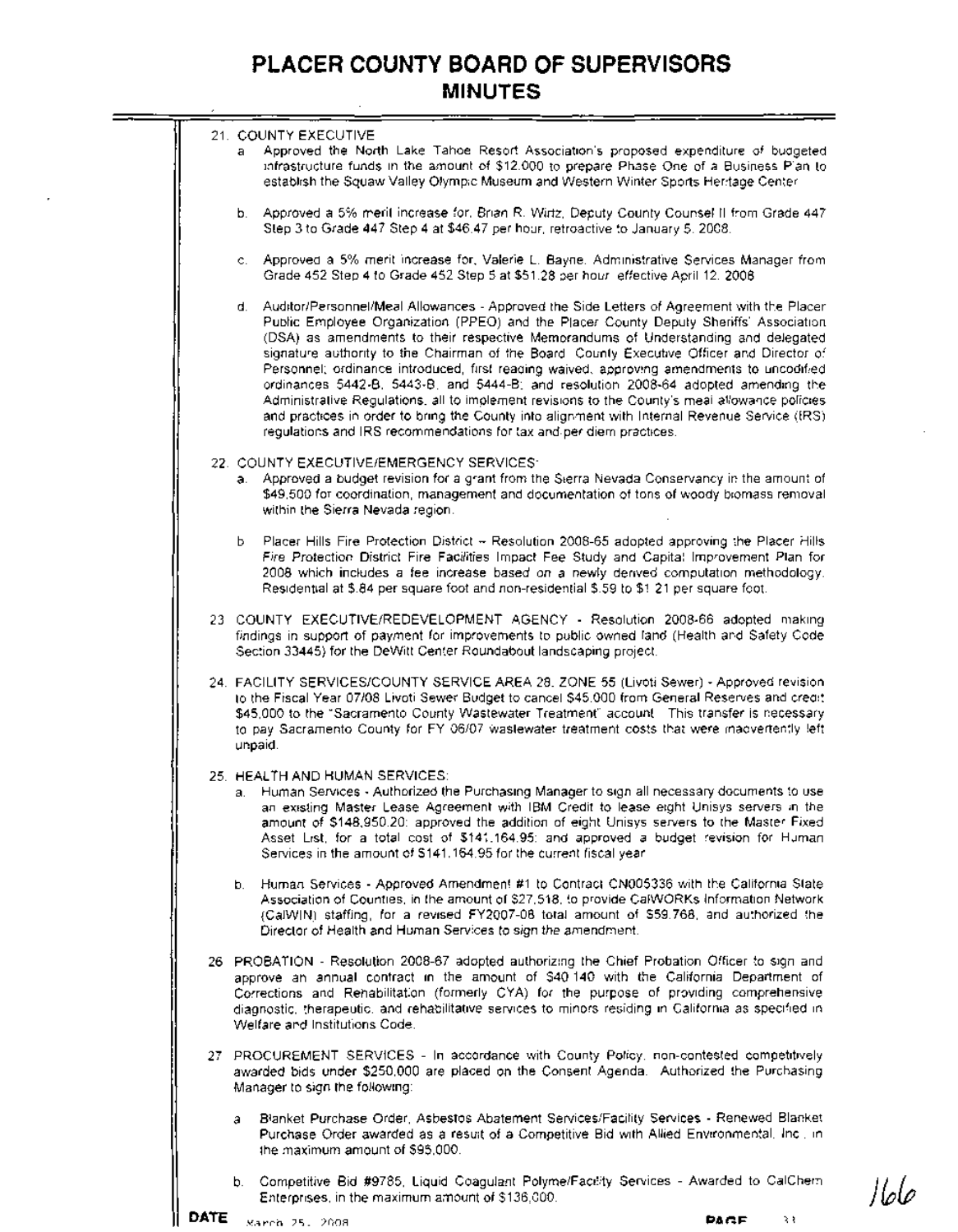c. Competitive Bid #9788, Chipper Truck/Facility Services - Awarded to Future Ford, in the maximum amount of \$67,680.11. d. Blanket Purchase Order #14572, Ergonomic Chairs/Administrative Services - Renewed Blanket Purchase Order as a result of Competitive Bid #9505 with Jacobs Office Interiors, in the maximum amount of \$100,000. e. Blanket Purchase Order #14565, NEC Brand Telephone System Parts/Administrative Services, Telecommunications - Renewed Blanket Purchase Order as a result of Competitive Bid #9667 with Black Box Network Services, in the maximum amount of \$75,000. f. Competitive Bid #9789, Auto Body Repair &Painting/Public Works, Fleet Services - Awarded to Meadow Visa Autocraft and Winner Chevrolet Body Shop, in the maximum aggregate amount of \$190,000. 28. PUBLIC WORKS: a. Master Fixed Asset List - Approved amendment to the Fiscal Year 2007/08 Master Fixed Asset List by adding four diesel particulate traps for heavy equipment vehicles in the amount of \$85,000. b. Interagency Services Agreement - Resolution 2008-68 adopted approving an agreement between the Department of Public Works and the Redevelopment Agency for development of a Storm Water Management Manual model, in the amount of \$49,484 to facilitate water quality design efforts for Kings Beach watershed improvement projects, and authorized the Director of Public Works or designee to execute the agreement and all related documents. Wise Road/North Ravine Bridge Replacement Project PC2627 - Resolution 2008-69 adopted approving a Mitigated Negative Declaration (State Clearing House No. 2007122080) with the required findings. 29. REDEVELOPMENT AGENCY: a. Roundabout Landscaping Project - Resolution 2008-70 adopted making findings in support of payment for improvements to public owned land (Health and Safety Code Section 33445) for the DeWitt Center Roundabout landscaping project. b. Storm Water Management - Resolution 2008-71 adopted making Health and Safety Code Section 33445 findings, approving an Inter-Agency Services Agreement between the Redevelopment Agency and the department of Public Works for the Development of a Storm Water Management Manual Model in the amount of \$49,484 to facilitate water quality design efforts for Kings Beach Watershed Improvement Projects within the North Lake Tahoe Redevelopment Project Area, and authorizing the Chief Assistant CEO-Redevelopment Director or designee to execute the agreement and all related documents. 30. REVENUE SHARING - In approving the following appropriations, the Placer County Board of Supervisors makes the finding that each and every approved contribution serves a public purpose by promoting the general welfare of the County and its inhabitants; therefore, the County benefits. a. Approved appropriation of \$300 in Revenue Sharing monies to the Auburn Host Lions Club Annual Charity Golf Tournament, as requested by Supervisor Holmes b. Approved appropriation of \$200 in Revenue Sharing monies to The Placer Care Coalition 8th Annual Raising Spirits Event, as requested by Supervisor Holmes c. Approved appropriation of \$500 in Revenue Sharing monies to the City of Rocklin 2008 Rocklin Granite Jubilee, as requested by Supervisor Holmes. d. Approved appropriation of \$350 in Revenue Sharing monies to the Placer Society for the Prevention and Cruelty to Animals (SPCA) Funny Bones Comedy Awards Event, as requested by Supervisor Rockholm (\$250) and Supervisor Holmes (\$100). e. Approved appropriation of \$200 in revenue Sharing monies to the Rocklin Chamber of Commerce "Scramble for Scholars" Golf Tournament, as requested by Supervisor Holmes 31. SHERIFF a. Grant - Accepted the Drug Enforcement Agency grant in the amount of \$12,000 and authorized the Sheriff-Coroner-Marshal to execute the grant documents and contract. The grant is to support drug enforcement efforts in Placer County for the arrest, prevention and eradication of contro<sup>g</sup>ed substances. The term of the grant is January 1, 2008 through  $\begin{bmatrix} 1 & 0 & 0 \\ 0 & 1 & 0 \\ 0 & 0 & 1 \end{bmatrix}$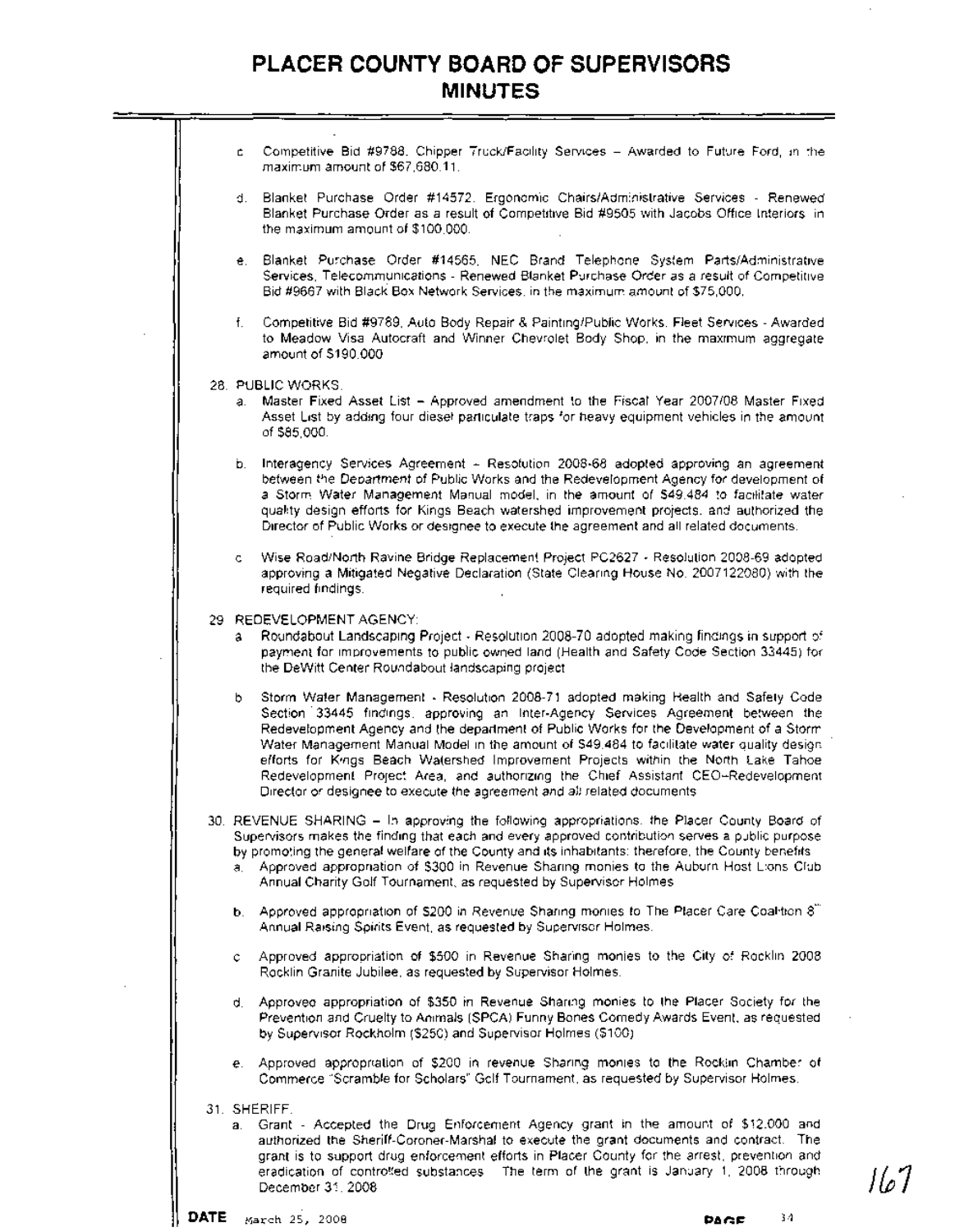

لأه ا ا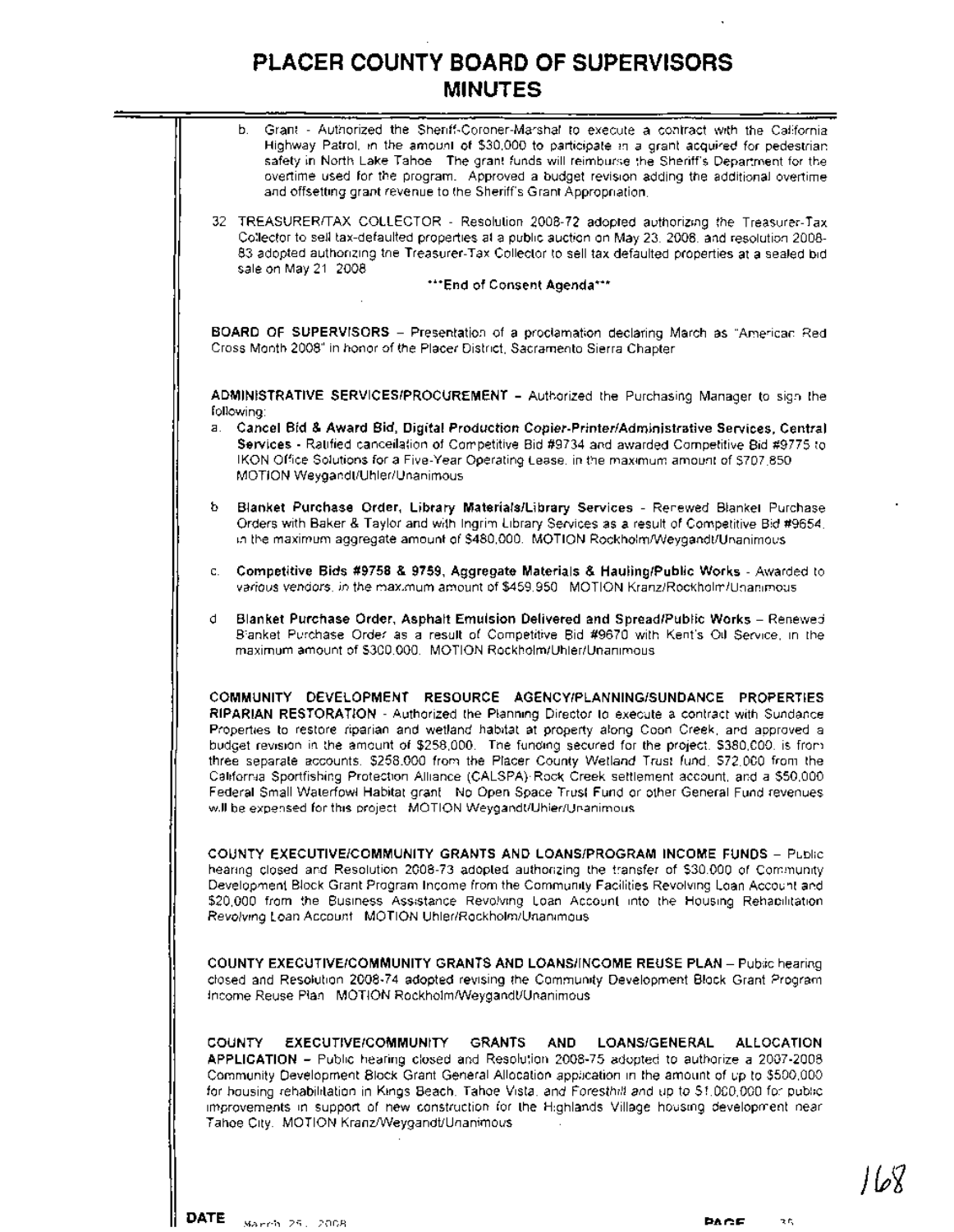**COUNTY EXECUTIVE/EMERGENCY SERVICES/COMMUNITY WILDFIRE PROTECTION PLAN** - Resolution 2008-76 adopted approving the Community Wildfire Protection Plan for the West Slope of the Sierra Nevada in Placer County, and authorized the Chairman to sign the signature page signifying agreement with the plan that supports a prioritized process for securing funding based on rigorously determined and documented risks and benefits. MOTION Kranz/Rockholm/Unanimous **COUNTY EXECUTIVE/EMERGENCY SERVICES/HOMELAND SECURITY GRANT PROGRAM** - Approved a budget revision in the amount of \$647,914 from the 2007 Homeland Security Grant Program to increaseappropriations and revenues in the Office of Emergency Services appropriation. MOTION Kranz/Uhler/Unanimous **FACILITY SERVICES/ANNEXATION/SEWER MAINTENANCE DISTRICT 1** - Public hearing closed. Resolution 2008-77 adopted annexing property owned by Frank andAnn Calabretta, APN 051-100-035 and 051-100-036 into the boundaries of the district. Subject property is located on Atwood Road in Auburn: MOTION Kranz/Rockholm/Unanimous **PUBLIC WORKS/COUNTY SERVICE AREA 28, ZONE OF BENEFIT 208 (NICHOLS DRIVE INDUSTRIAL PARK)** - Public hearing closed to consider all protests, tabulate ballots, and resolution 2008-78 adopted creating Zone of Benefit #208 and setting charges to provide road maintenance and storm drain maintenance services on all parcels and subsequent parcels within the Nichols Drive Industrial Park development, in the amount of \$635 per parcel Subject property is located north of Nichols Drive and west of Cincinnati Avenue in the Sunset Industrial Area Plan. MOTION Weygandt/Rockholm/Unanimous **HEALTH AND HUMAN SERVICES/ADULT SYSTEM OF CARE** - Agreemehts for the purchase or expanded purchase of locked psychiatric facility services. The aggregate of these contracts will result in a net cost savings of approximately \$110,000 for the County: 1. Approved an agreement with the State of California Department of Mental Health for County use of State hospital beds during FY 2007/08 in the amount of \$271,030, and 2. Amended Contract CN012438 with Country Villa Merced Behavioral Health Center in the amount of \$170,000 resulting from increased utilization of the locked psychiatric facility, for the period from July 1, 2007 through June 30, 2009, for a revised total contract award of \$352,500, and authorized the Director bf Health and Human Services to sign subsequent amendments. MOTION RockholmlWeygandt/Unanimous **HEALTH & HUMAN SERVICES/ADULT SYSTEM OF CARE** - Renewed agreements for the provision of psychiatric services with: Richard Malek, M.D., from May 15, 2008 through May 14, 2009 for a total compensation package of \$303,605 and Peter Van Auken, M.D. from April 14, 2008 through April 13,

2009 for a total compensation package of \$286,592; approved an agreement with Rajinder Randhawa, M.D., from March 1,2008 through December 31,2008 for a total award of \$12,500; and authorized the Chairman to sign the resulting contracts and any subsequent amendments. The aggregate of these three contracts result in a net cost savings of \$84,000 for the County. MOTION Rockholm/Uhler/Unanimous

**HEALTH &. HUMAN SERVICES/HUMAN SERVICES** -Approved and authorized the Chairman to execute Amendment #1 to Contract CN011038 with Electronic Data Systems Corporation. for CalWORKs Information Network (CaIWIN) Development, Implementation, Maintenance, and Operation Services for eighteen CalWIN counties, to extend the current 99-month contract term through July 31, 2010 for a total revised term of 125months, increasing Placer County share of service costs from \$6.7 million (including previously approved change orders) to \$8.7 million (commensurate with the term extension). There is no net change to the County's annual expenditure for this contract. MOTION RockholmlWeygandt/Unanimous

**PUBLIC WORKS/TAHOE ESTATES EROSION CONTROL PROJECT, CONTRACT #1029 -** Resolution 2008-79 adopted awarding Contract #1029 to the low bidder, Gold Valley Construction, Inc, in the amount of \$1,718,285.40 for construction of the Tahoe Estates Erosion Control Project, authorizing the Chairman to execute the construction contract on behalf of Placer County and authorizing the Director of Public Works to approve and sign future contract amendments up to \$171,829. MOTION Kranz/Rockholm/Unanimous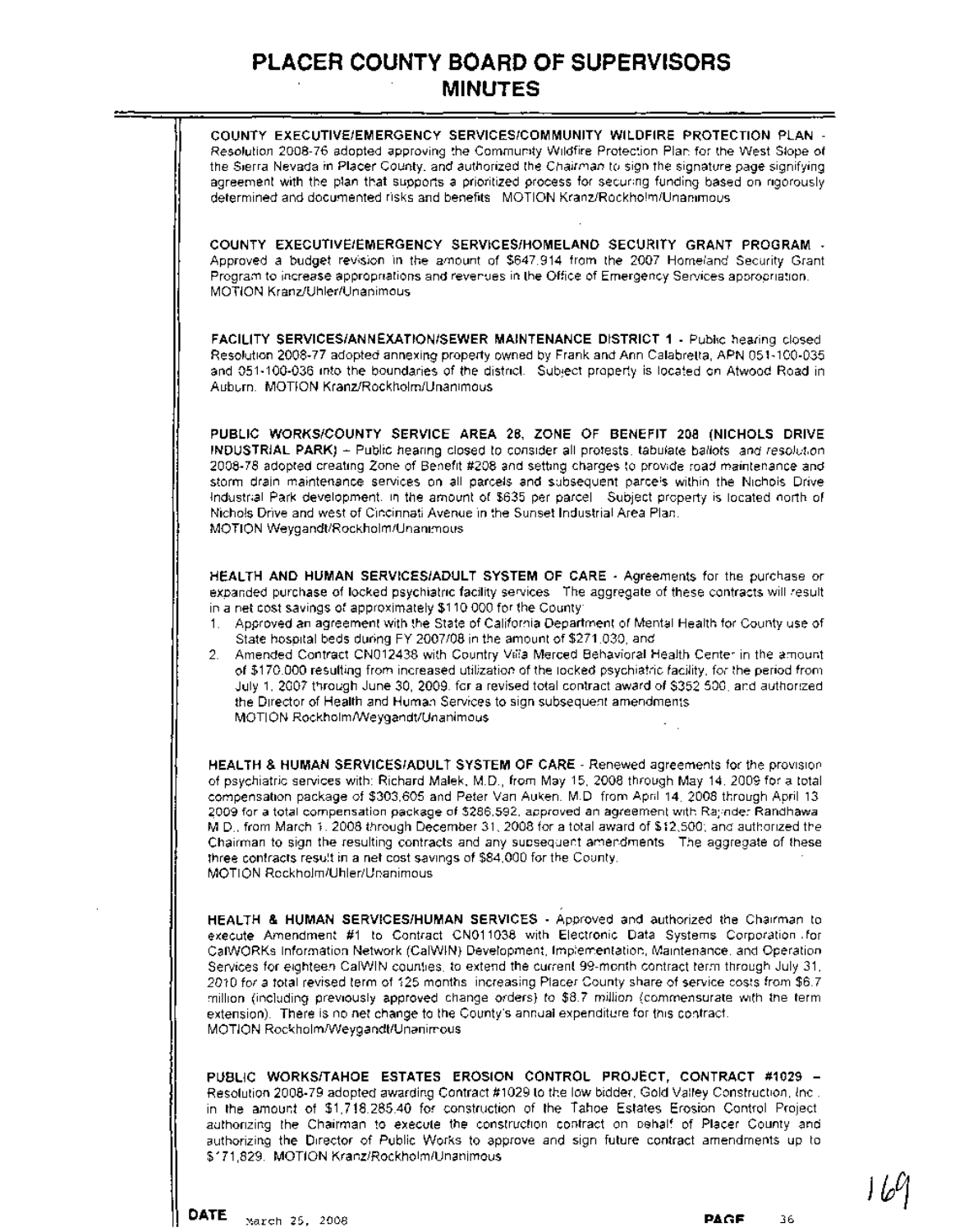

(a) Agency negotiator: CEO/Personnel Director, Employee organization: PPEO/DSAfManagement **J7D**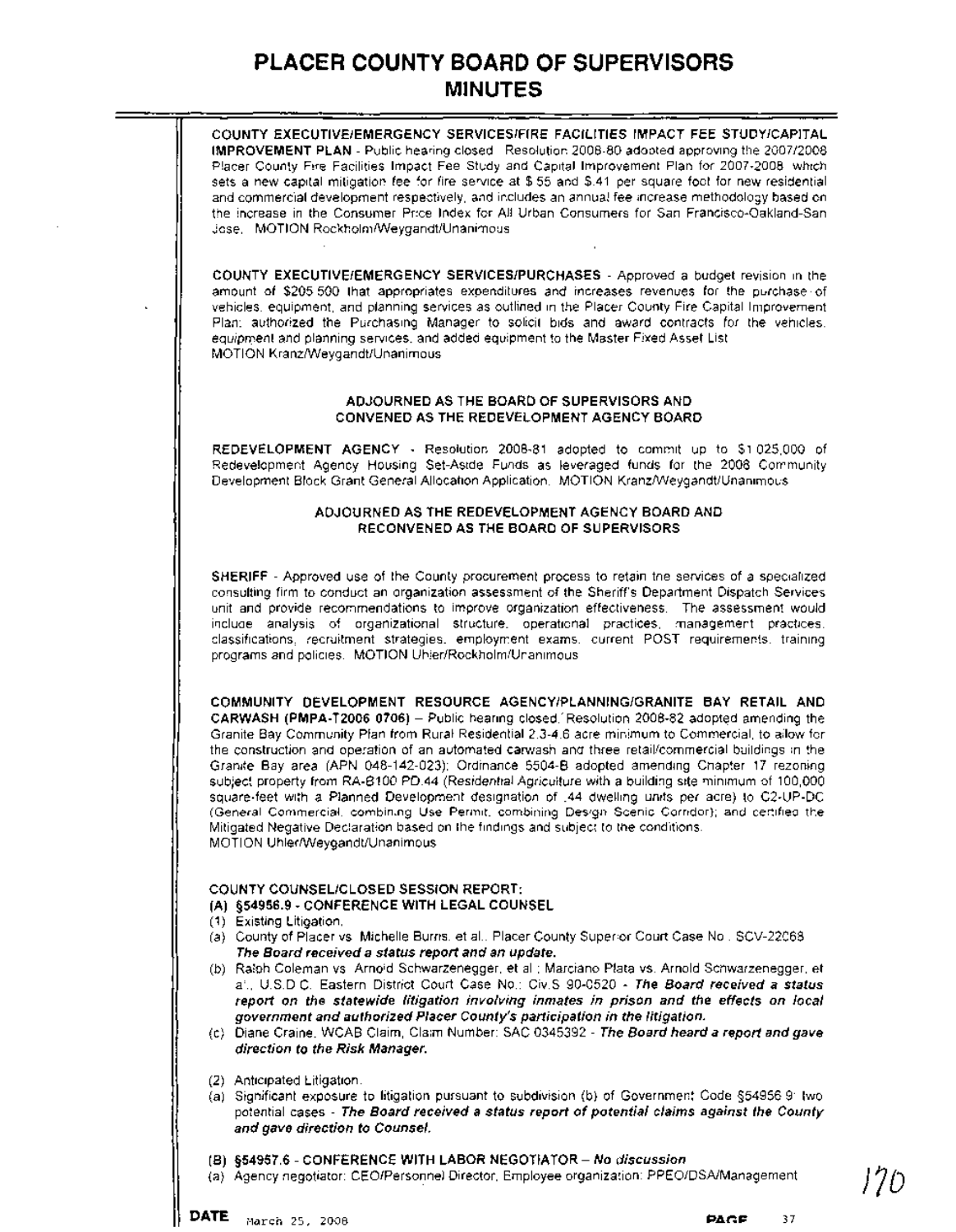|                                                                          | 34 TREASURER/TAX COLLECTOR - Treasurer's Statement for the month of February 2008.          |  |
|--------------------------------------------------------------------------|---------------------------------------------------------------------------------------------|--|
| Monday, April 14, 2008, next regular meeting is Tuesday. April 15, 2008. | ADJOURNMENT - There being no further business, the Board adjourned. Next special meeting is |  |
|                                                                          |                                                                                             |  |
|                                                                          |                                                                                             |  |
|                                                                          |                                                                                             |  |
|                                                                          |                                                                                             |  |
|                                                                          |                                                                                             |  |
|                                                                          |                                                                                             |  |
| ATTEST:                                                                  |                                                                                             |  |
|                                                                          |                                                                                             |  |
|                                                                          |                                                                                             |  |
| Ann Holman<br>Clerk of the Board                                         | Jim Holmes, Chairman<br>Placer County Board of Supervisors                                  |  |
|                                                                          |                                                                                             |  |
|                                                                          |                                                                                             |  |
| Melinda Harrell<br>Supervising Board Clerk                               |                                                                                             |  |
|                                                                          |                                                                                             |  |
|                                                                          |                                                                                             |  |
|                                                                          |                                                                                             |  |
| $\blacksquare$                                                           |                                                                                             |  |
|                                                                          |                                                                                             |  |
|                                                                          |                                                                                             |  |
|                                                                          |                                                                                             |  |
|                                                                          |                                                                                             |  |
|                                                                          |                                                                                             |  |
|                                                                          |                                                                                             |  |
|                                                                          |                                                                                             |  |
| DATE March 25, 2008                                                      | PAGE<br>38                                                                                  |  |

 $\bar{z}$